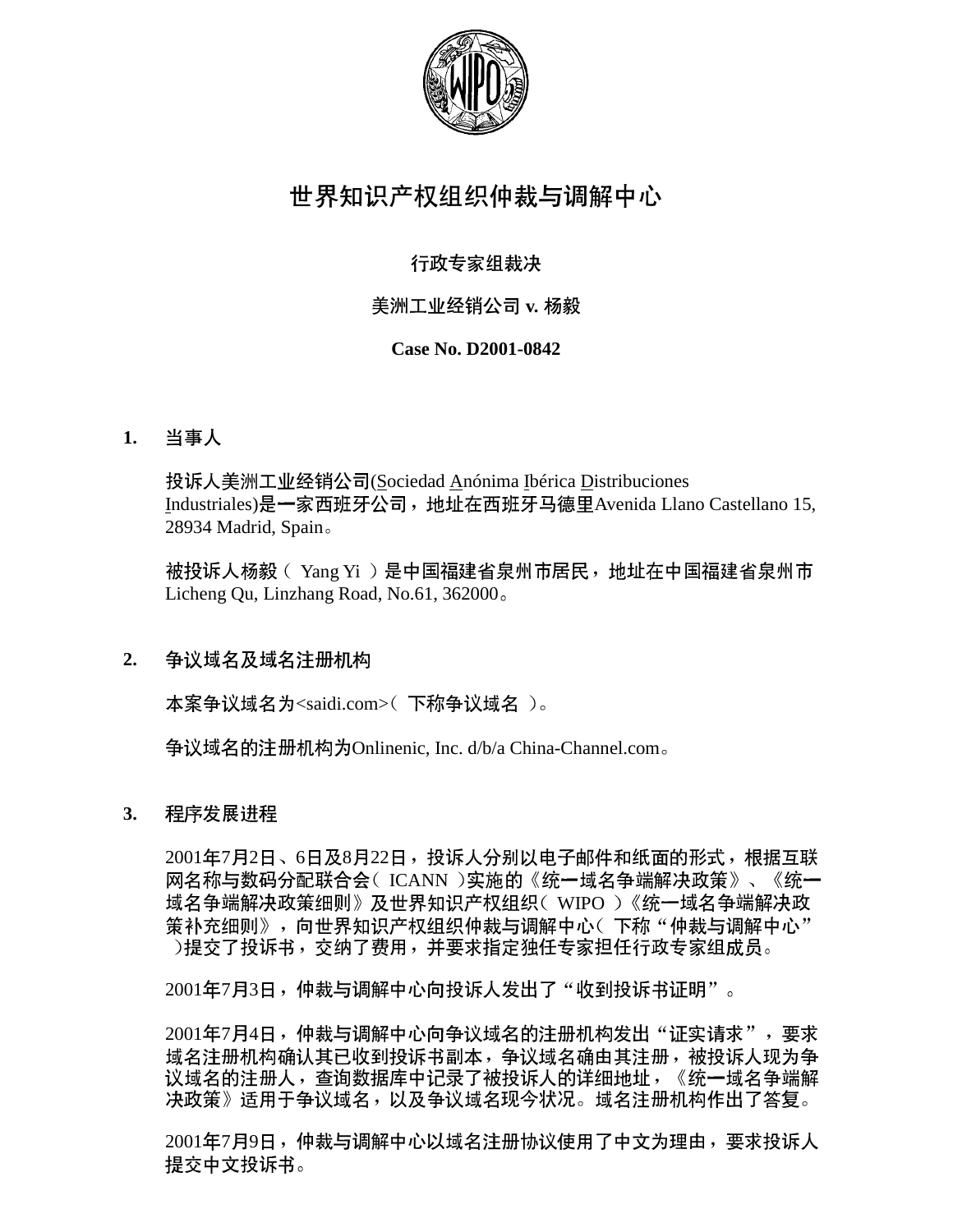2001年7月30日、31日,被投诉人就指定委托代理人致信仲裁与调解中心。

2001年8月7日、10日及13日,投诉人将中文投诉书以电子邮件、传真及纸面形式 提交仲裁与调解中心。

2001年8月13日,仲裁与调解中心完成了正式的程序检验清单。

2001年8月16日,仲裁与调解中心向被投诉人、管理、技术及缴费联系人发出"投 诉及行政程序开始通知",并以电子邮件、传真和邮寄形式送达投诉书,并以电 子邮件形式向互联网名称与数码分配联合会(ICANN)及域名注册机构送达了副 本。通知说明被投诉人按照《统一域名争端解决政策细则》第5条之1的要求提交 答辩书的截止日期为2001年9月5日。

2001年8月21日、23日,被投诉人致信仲裁与调解中心要求投诉人根据《统一域名 争端解决政策细则》第1条的规定,在投诉书上写明共同管辖法院是中国福建省法 院。仲裁与调解中心作出答复,并要求投诉人修改投诉书。

2001年8月23日、27日,投诉人以电子邮件和纸面形式提交了英文的投诉书修订文 件,确认中国福建省法院为管辖法院。

2001年8月28日、9月4日、5日及11日,仲裁和调解中心要求投诉人提交中文的修 订文件,投诉人以电子邮件和纸面形式提交了中文的投诉书修订文件。

2001年9月5日、10日,被投诉人以电子邮件和纸面形式提交了中文答辩书。

 $2001$ 年9月11日,仲裁与调解中心送达了"收到答辩书证明"。

2001年9月25日,仲裁与调解中心向当事人双方发出了"任命行政专家组通知", 任命薛虹(Xue

Hong )女士为专家组独任成员。专家组提交了接受任命声明及公正性和独立性声 明。根据《统一域名争端解决政策细则》第6条之6和第15条之2,专家组应当在20 01年10月9日前将裁决告知仲裁与调解中心。同时,仲裁与调解中心将案件材料移 交给专家组。

2001年10月4日,专家组收到仲裁与调解中心以传真形式发来的投诉人补充提交的 西班牙专利商标局提供的关于投诉人商标注册的证明文件。

专家组至今没有收到当事人双方弃权或延期的请求,也不认为需要根据《统一域 名争端解决政策细则》第12条要求当事人双方进一步补充提交信息、声明或文件 。就已经收到的信息和文件,专家组也不需要任何一方当事人作出解释或确认, 或者根据《统一域名争端解决政策细则》13条的规定,举行当面听证。因此,专 家组决定按照解决此类域名纠纷的惯常程序进行。

根据《统一域名争端解决政策细则》第11条之1(Art.11 of the Rules )的规定,本案程序语言为域名注册协议使用的语言,即中文。根据《统一 域名争端解决政策细则》第10条之2(Art.10 (2) of the Rules )的规定,为了保证各方当事人在程序中享受平等待遇并拥有公平的机会陈 述自己的观点,专家组决定对当事人提交的非中文文件(包括投诉人提交的英文 投诉书、西班牙文证据材料 )的内容一并加以考虑。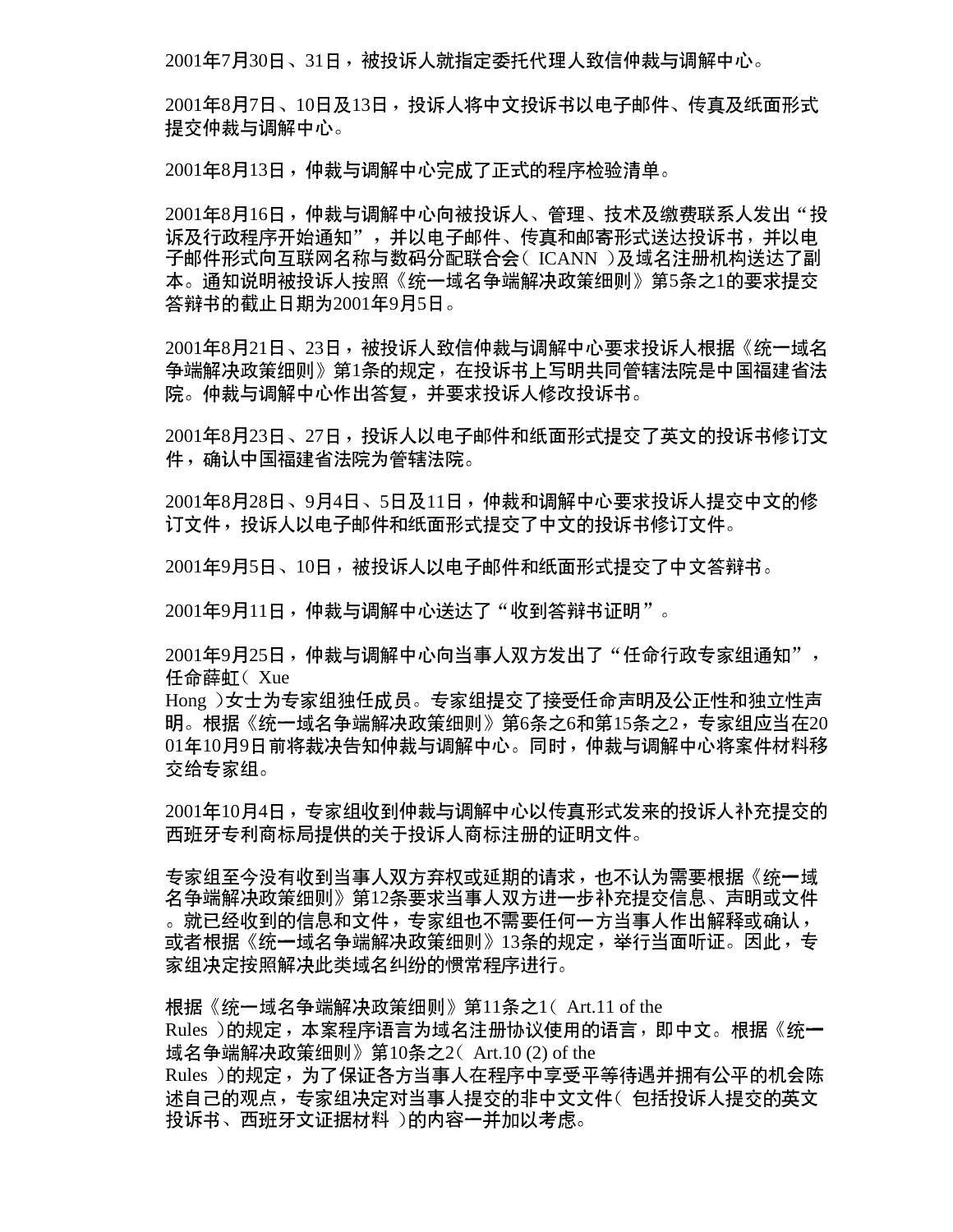**4.1** 

投诉人于1970年建于西班牙,是经营阀门和密封产品的公司。"SAIDI"是投诉 人公司名称的缩写,也是投诉人在西班牙专利商标局登记的商号。

投诉人拥有在西班牙专利商标局在第7类、第11类、第35类商品和服务上注册的" SAIDI及图"商标;投诉人拥有在古巴专利商标局注册的"SAIDI及图"商标;投 诉人拥有按照《商标国际注册马德里协定》通过世界知识产权组织在第9类、第11 类和第17类商品上对"SAIDI及图"商标进行的国际注册,指定国家和地区包括 奥地利、卢比荷经济联盟、埃及、法国、匈牙利、意大利、摩洛哥、葡萄牙、罗 马尼亚和南斯拉夫等。

投诉人是域名<saidi.es>,<esaidi.com>的注册人。投诉人在1997年5月24日至2001 年5月24日期间是域名<saidi.com>的注册人。

### **4.2**

被投诉人于2001年6月2日注册了争议域名<saidi.com>。通过互联网能够访问的争 http://abing.myrice.com 建设中,请稍后再访问"。

- 当事人陈述与争辩 **5.** 
	- **5.1**
	- a) 投诉人自1970年建立起,就在西班牙和世界各地使用以"SAIDI"为 主要成份的商标和商号。投诉人的商标和商号"SAIDI"在西班牙广为人知 ,并享有声誉。因此投诉人的"SAIDA"商标在西班牙是驰名商标。
	- b) 投诉人是域名<saidi.es>, <esaidi.com<的注册人。投诉人在1997年5 月24日至2001年5月24日期间是域名<saidi.com>的注册人。2001年<saidi.com> 的公司没有及时续展该域名的注册,导致投诉人丧失了该域名注册。

被投诉人注册的争议域名与投诉人注册和使用的商标和商号相同并且令人混 淆地近似。

中国自1984年起成为巴黎公约的成员国,因此巴黎公约第6条之2和第8条的 规定及相关条款在中国可以适用,在本域名争议程序中这些条款可类推适用 于域名。原因在于二级域名是在互联网上和传统市场上区分注册人的标志。 它的这一功能与传统工业产权标志( 商标和商号,不论注册与否 )是相同的  $\circ$ 

投诉人在世界各地参加了许多展览会,特别是由于投诉人于1995年1月与一 家大型中国公司SUFA成立了合资公司,投诉人也在被投诉人的所在国中国 出现。因此投诉人的标志"SAIDI"不仅在西班牙,而且在包括中国在内的 全世界都广为人知。

被投诉人的行为恶意妨碍了投诉人的正当经营活动,构成不正当竞争。 c) http://abing.myrice.com 不运行,仅显示"欢迎!本网站目前在建设,请稍后再访问"。投诉人认为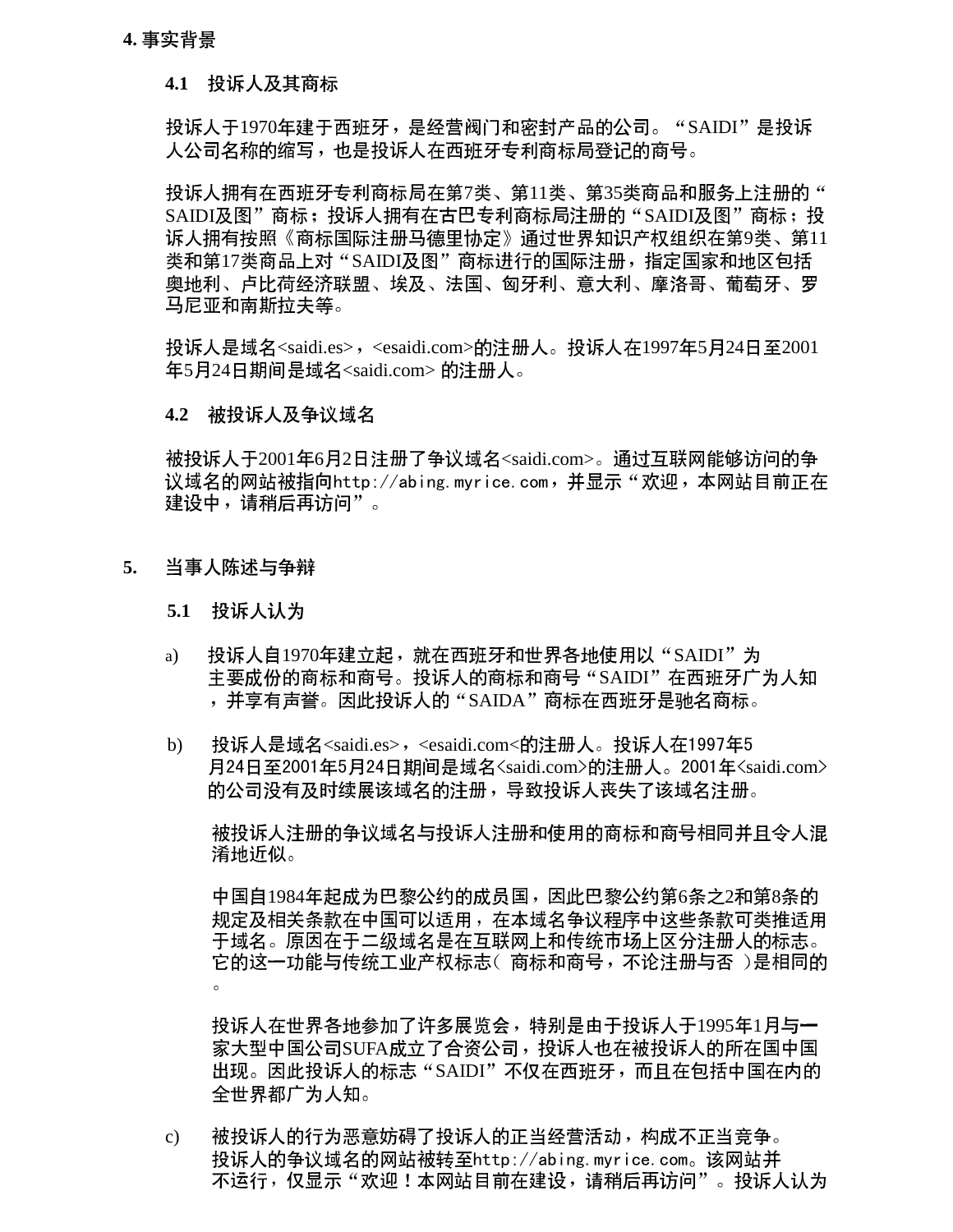,被投诉人的行为目的在于利用投诉人的商标和商号SAIDI。

- 被投诉人除争议域名还拥有许多不运行的域名。 d)
- e) 被投诉人就争议域名不享有权利或合法利益,理由为:被投诉人 与投诉人之间不存在任何关系,被投诉人不以争议域名或任何其他与争议域 名有关的名称为人所知, 被投诉人不使用也没有显示准备使用争议域名, 被 投诉人不就SAIDI商标拥有任何权利,投诉人没有许可或允许被投诉人使用 其商标, 也未曾许可被投诉人申请注册争议域名。
- 争议域名被恶意注册并正被恶意使用,理由如下:被投诉人注册争 f) 议域名目的在于阻碍投诉人在虚拟空间正当和合法地使用该域名,而且争议 域名的网站没有任何内容,这明显是不正当竞争行为。
- **5.2**
- 在争议域名与投诉人商标相同或令人混淆地近似方面,被投诉人 a) 同意争议域名<saidi.com>与该标志相同。但是,投诉人未能提出有效证据证 明其就"SAIDI"英文通用字应该享有排他权,也无法证明"SAIDI"标志 为众所皆知或为驰名商标因而应该享有优先权。

被投诉人主张的"SAIDI"标志本身是个起源于非洲的英文通用字,为目前美 国以及中东地区主要姓氏之一,因此投诉人对于该标志不享有排他权利,**过** http://www.Goo gle.com

"SAIDI"为关键字输入查询可得到大约21700个查询结果,由此可知"SAIDI "标志普遍同时被其他大众所使用,投诉人并不享有专用之权利。

被投诉人主张其商标知名程度最多局限于西班牙和古巴两地。根据调查,投 诉人所谓与一家中国公司SUFA成立了一家合资公司一事与事实不符。投诉 人产品的销售范围也不包括中国在内,而且西班牙投诉人实际上是中国SUFA 公司 (中国苏阀公司)在西班牙的产品代理,从起诉书附件中 关于投诉人 和中国SUFA公司往来英文信件可进一步得到证实。并无任何证 据支持投诉人对于投诉人或其产品在中国享有知名度之主张。因此,被投诉 人对于其商标权利持保留态度。

b) 在"被投诉人对于该域名没有权利或合法利益"方面, "SAIDI"标志在世界其 他地方为投诉人以外的人所广泛使用,因此被投诉人对于争议域名应享有合 法权利或利益。被投诉人基于善意原因注册该域名,也有证据证明被投诉人 准备使用该争议域名,因此对于争议域名被投诉人拥有完全合法之权利或利 益的主张不应被忽视。

<saidi.com>指向http://abing.myrice.com 并进一步指称被投诉人此举是"利用SAIDI商标和商品名称",事实上, http://abing.myrice.com 这个网址是被投诉人所使用的免费个人网站空间,而将未完成且建设中的网

站首页连结到自己原有的免费服务器空间以结省和用服务器的费用是网站制 作过程中相当普遍合理做法,如此常用的网站建设步骤不应被解释为"利用 SAIDI 商标和商品名称"。

投诉人指称杨毅先生"同时拥有多个域名并不运转的域名",事实上,在其列 表的域名中,只有"Guangxi.net"属于杨毅先生所有,其余域名应为同名同姓之 其他人所有。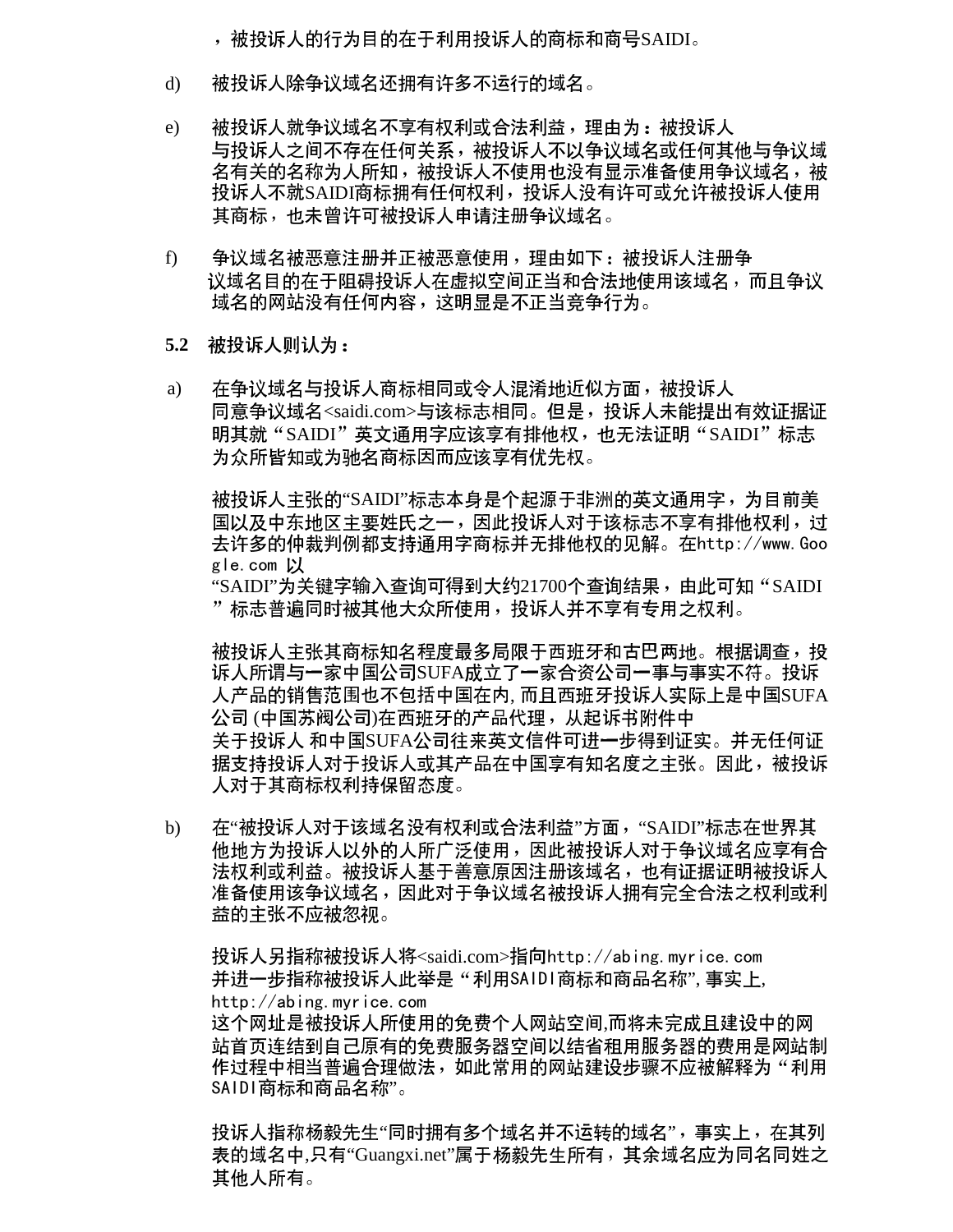c) 在"该域名为恶意注册并正被恶意使用"方面,投诉人的产品项目主 要是阀门但其营业范围不包括中国,其产品在中国也不具有知名度。另外, 投诉人也无法提出证据证明被投诉人在注册之前就已经知道其公司名称或商 标的存在。

投诉人对于域名管理之错误并非被投诉人所造成,且根据投诉人证据显示, 投诉人域名的有效期间至2001年5月24日止, 争议域名的注册时间为2001年6月2日, 期间有足够的时间让投诉人弥补错误,被投诉人在不知情下合法注册争议域 名, 投诉人不应将自己的疏失推责于善意被投诉人。

**6.**  讨论与结论

> 根据《统一域名争端解决政策》第4条之1的规定,投诉人的主张要得到支持,需 要满足以下三个条件:

- 争议域名与投诉人拥有权利的商品商标或服务商标相同或令人混淆地近似;
- $\overline{\phantom{0}}$ 被投诉人就争议域名不享有权利或合法利益;
- 被投诉人出于恶意注册并使用争议域名。

在行政程序中,投诉人必须证明其投诉符合上述每一个条件。

**6.1 争议域名是否与投诉人拥有权利的商标相同或令人混淆地近似?** 

《统一域名争端解决政策》第4条之1规定的第一个条件为, " 争议域名与投诉人 拥有权利的商品商标或服务商标相同或令人混淆地近似"。这个条件有两个要点 ,一是投诉人就其商品商标或服务商标拥有权利,二是争议域名与投诉人的商标 相同或令人混淆地近似。

本案投诉人主张权利的商标为 "SAIDI",不仅投诉人认为,而且被投诉人也同 意,争议域名<saidi.com>与该标志相同。在投诉人是否就其主张的商标"SAIDI "享有权利这一点上,专家组认为,投诉人的商标SAIDI已在西班牙、古巴及国 际注册的指定国注册,投诉人就商标SAIDI拥有权利。

因此,投诉满足《统一域名争端解决政策》第4条之1规定的第一个条件。

在投诉书中,投诉人还主张争议域名与其拥有权利的商号SAIDI相同。专家组认 为,统一域名争端解决程序仅涉及商标与域名之间的纠纷,并不延及商号与域名 之间的冲突。由于投诉人有关商号权的主张与《统一域名争端解决政策》第4条之 1的规定不符,因此专家组对此不予支持。

6.2 被投诉人是否就争议域名不享有权利或合法利益?

被投诉人举证证明,SAIDI一词并非投诉人所独创和独有,而是在不同地域和领 域被不同主体所使用,SAIDI可能是地名、姓氏或者机构名称缩写。在被投诉人 居住地中国,SAIDI也可以被视为中文字的汉语拼音。投诉人也未能举证证实其 商标SAIDI在中国具有知名度。

因此,专家组认为,无法断言被投诉人注册和使用争议域名不具有合法理由。

**6.3 被投诉人是否出于恶意注册并使用争议域名?**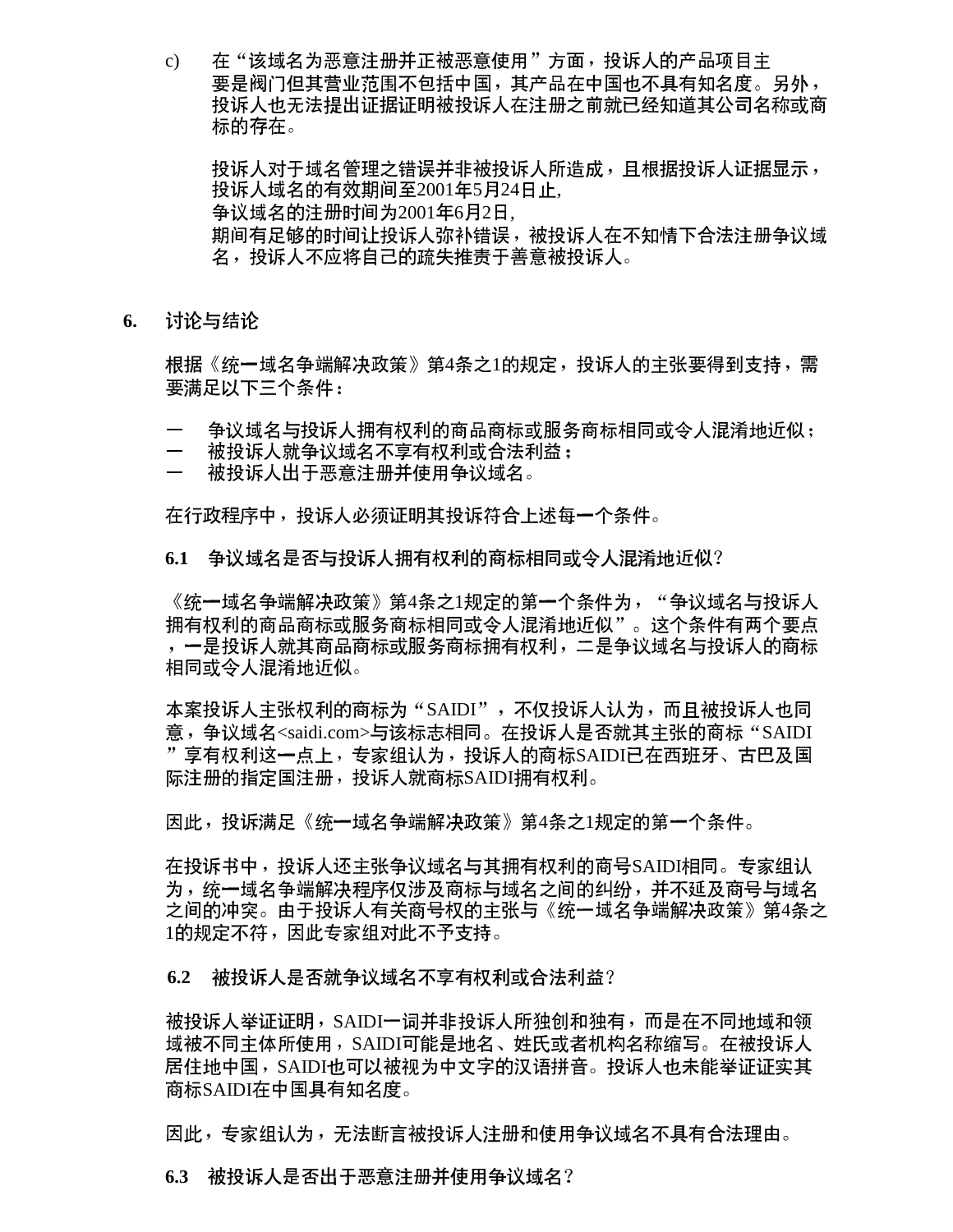专家组在权衡当事人双方提交的证据后认定,投诉人未能证明被投诉人在知道或 应当知道投诉人商标SAIDI的情况下注册和使用了争议域名。投诉人的商标SAIDI 在西班牙、古巴及商标国际注册的指定国拥有商标权,但是投诉人在中国没有获 得中国商标局核准的商标注册。由于被投诉人远在中国,没有证据证明被投诉人 在收到投诉通知之前知晓投诉人在中国以外的国家和地区获得的商标注册及使用 该商标经销产品的情况。

投诉人在投诉书中提到,其与中国一家大型阀门企业SUFA成立了合资公司( joint  $v$ enture )。投诉人提供了于1995年访问这家中国公司SUFA、介绍SUFA产品的宣 传册页,上写"SAIDI VISITA LA SUFA VALVE FACTORY EN LA REPUBLICA POPULAR CHINA", 以及与SUFA的商务来往信函。投诉人把这些材料作 为证明其商标SAIDI在中国具有知名度的证据。专家组认为,投诉人宣传册页和 商务信函能够证明投诉人与中国企业SUFA存在合作关系,投诉人是SUFA产品在 欧洲、美洲多个国家的(独家)销售代理商,投诉人曾对SUFA的产品进行过宣 传,双方也曾有过人员互访。但是这些材料无法证明投诉人与SUFA在中国建立 了"合资公司"(joint venture), 也无法证明使用投诉人商标SAIDI的产 品曾经在中国市场上销售过或在中国媒体上进行过宣传。因此,专家组认为,投 诉人提交的证据不足以证明其商标SAIDI在中国具有知名度,也不足以证明被投 诉人在收到投诉通知之前知晓投诉人商标SAIDI的存在。

专家组认为,不能仅仅因为被投诉人注册的域名与投诉人的商标相同就断定被投 *VZ VermeogensZentrum AG v. Anything.com* WIPO D.2000-0527 *John Fairfax Publications Pty Ltd. v. Domain Names 4U and Fred Gray*", WIPO D2000-1403.

投诉书提到被投诉人除争议域名以外还拥有多个不运行的域名,并提供了这些域 名的清单。被投诉人在答辩中对此作出了解释。事实上,在投诉人列举域名中, 只有"Guangxi.net"一个属于被投诉人所有,其余域名应为与被投诉人同名同姓的 其他人所注册。因此,被投诉人并未注册多个不运行的域名,投诉书提到的这一 事实不能成为被投诉人具有恶意的证据。

投诉书提到被投诉人目前没有使用,也没有显示准备使用争议域名。被投诉人在 答辩中对此也作了辩解,即被投诉人正在为创建网站作准备,并提供了网站规划 书和网页页面设计样本。专家组认为,从注册域名到创建网站需要一段时间的准 备,被投诉人于2001年6月2日注册争议域名,到8月16日收到仲裁与调解中心送达 的投诉书,其间不过两月有余,争议域名的现今状况并不应被视为被投诉人消极 不使用争议域名的证据,也不能由此证明被投诉人具有恶意。

基于上述理由,专家组认定,投诉人未能举证证实被投诉人注册并使用争议域名 出于恶意。

裁决 **7.** 

 $\circ$ 

综上所述,专家组认为,投诉符合《统一域名争端解决政策》第4条之1规定的第 一个条件,即"争议域名与投诉人拥有权利的商品商标或服务商标相同或今人混 淆地近似",但是不符合另外两个条件,即"被投诉人就争议域名不享有权利或 合法利益",以及"被投诉人出于恶意注册并使用争议域名"。

因此,根据《统一域名争端解决政策细则》第15条的规定,专家组认定投诉不符 合《统一域名争端解决政策》第4条之1规定的条件,裁决驳回投诉人的救济请求